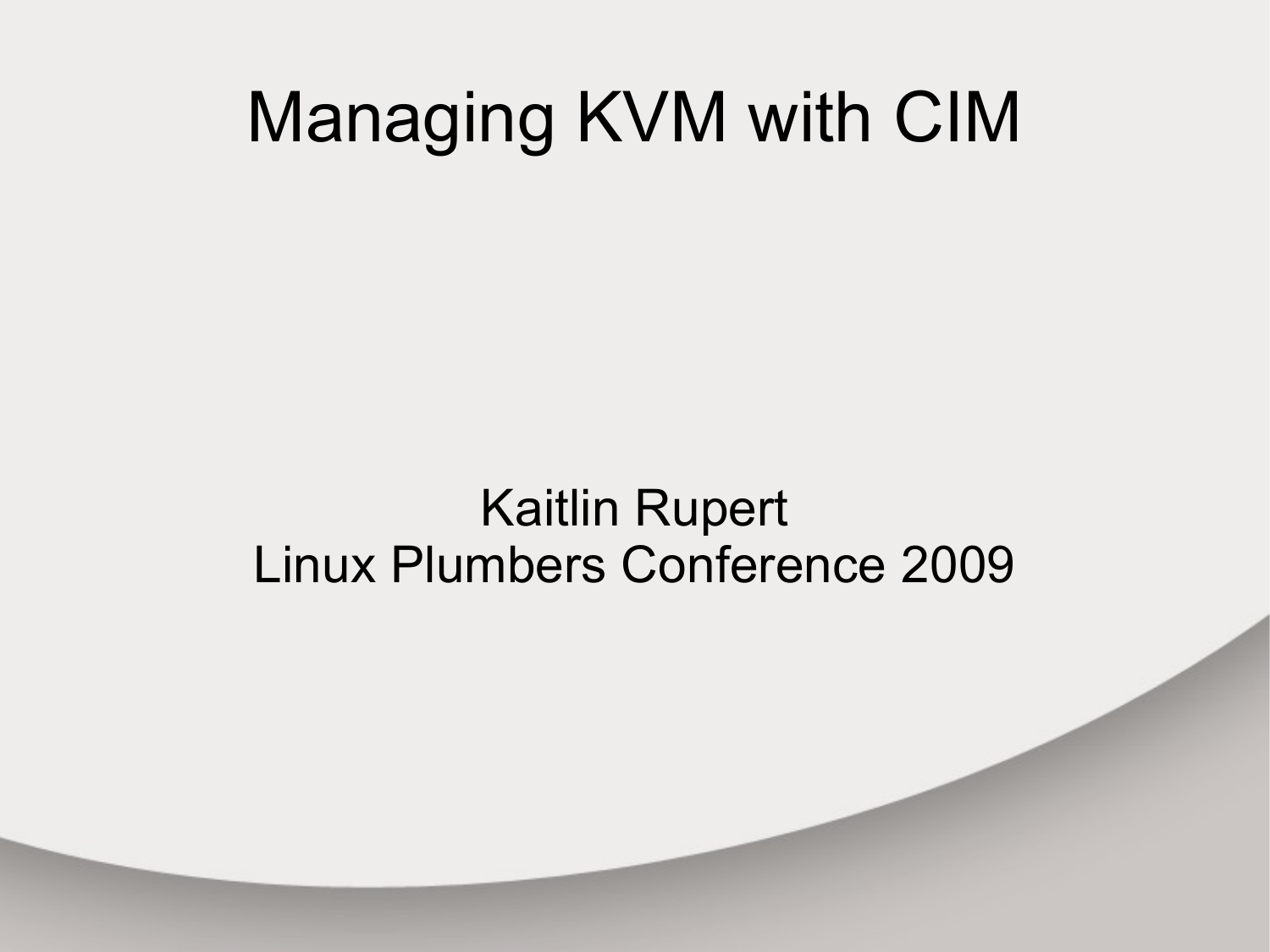# **Topics**

- What is CIM
- CIM glossary
- What CIM provides for virtualization
- Managing KVM with libvirt-cim
- libvirt-cim versus libvirt
- Why CIM?
- Drawbacks of CIM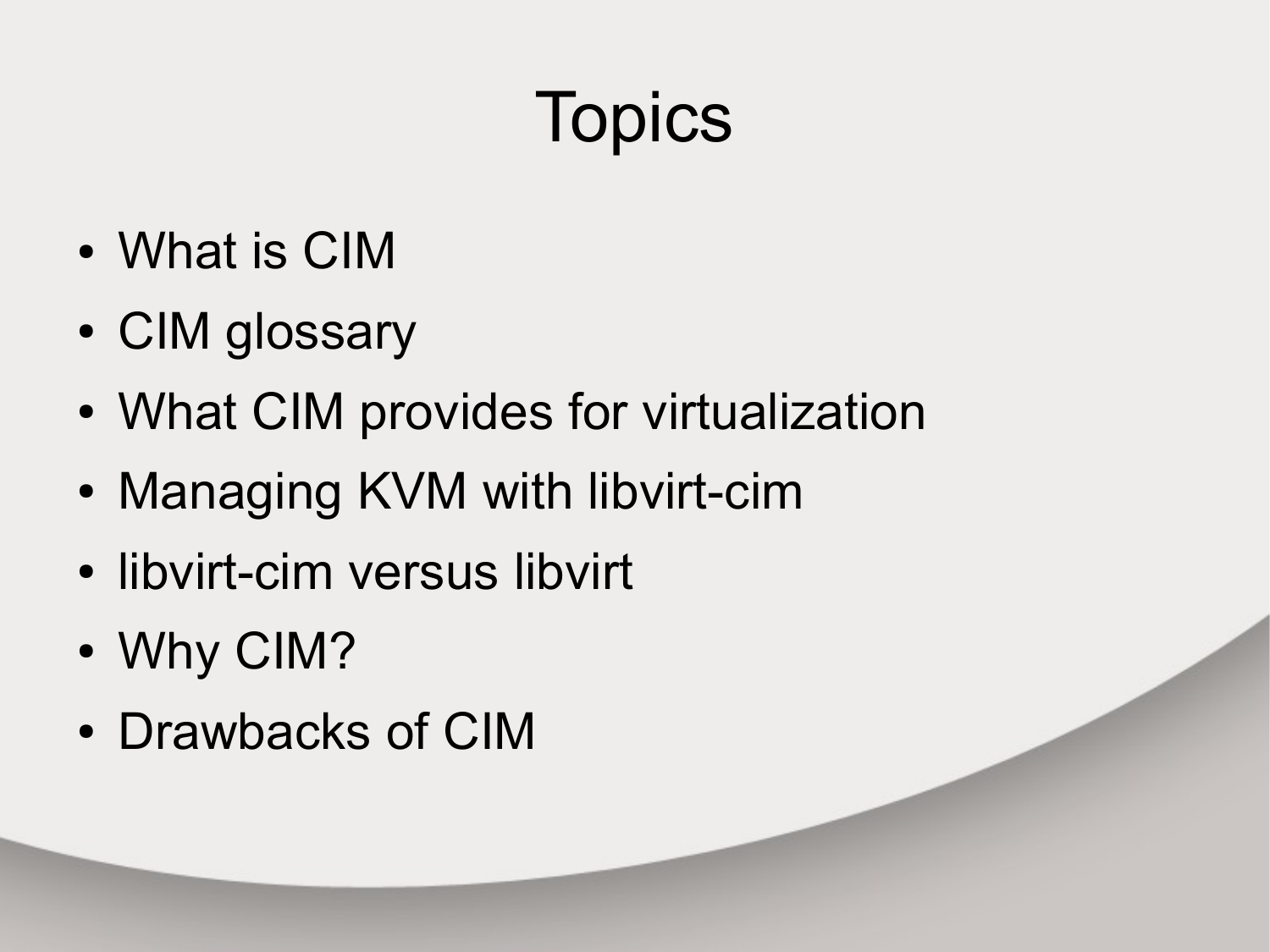## What is CIM?

- Stands for: Common Information Model
- An open standard defined by the DMTF
	- Distributed Management Task Force
- Describes how to control / exchange info about managed elements
- Profiles model various operations and ways of representing concepts
- Uses a class hierarchy to represent objects and to

show inheritance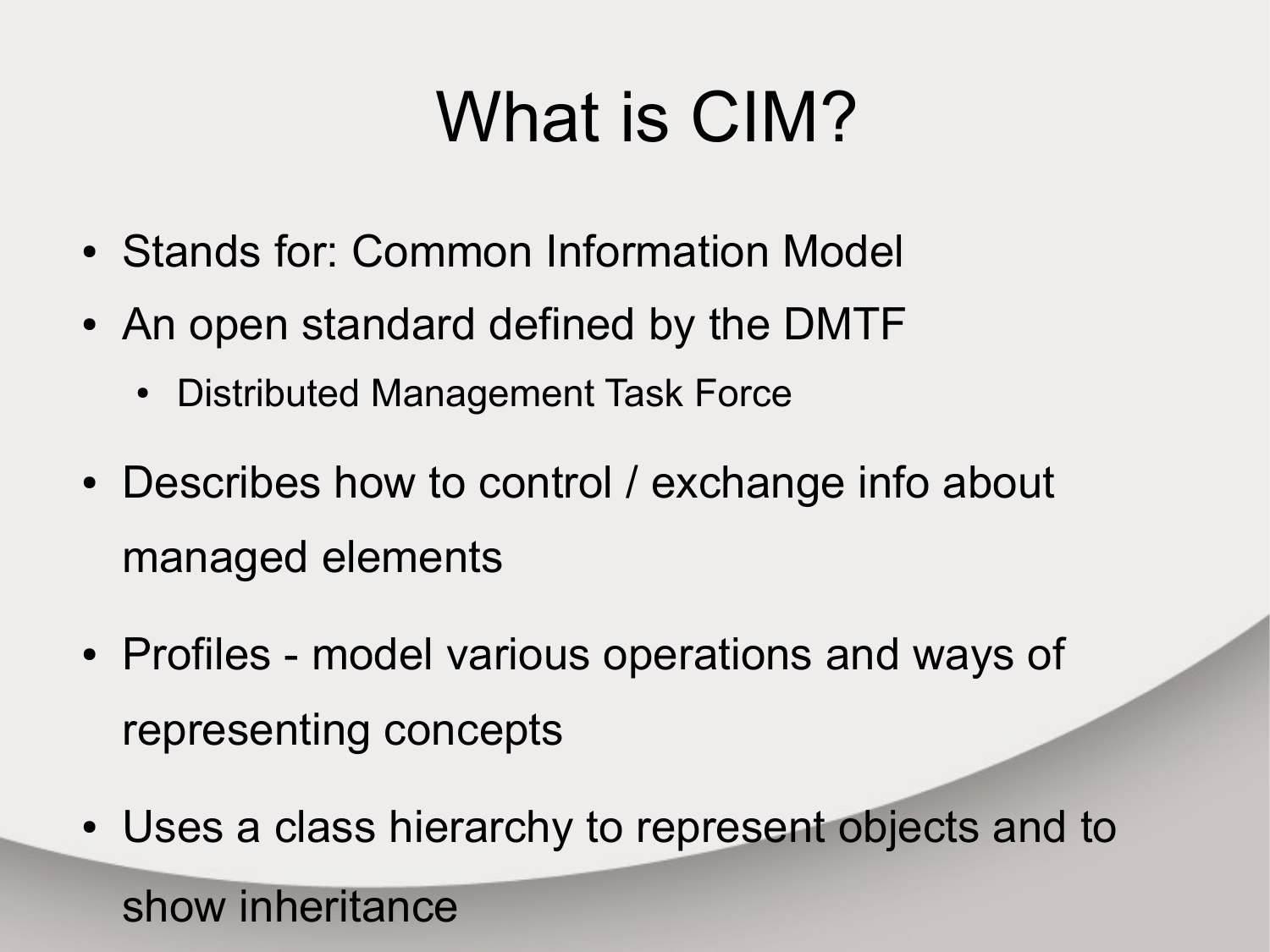# CIM glossary

- $\bullet$  Class a collection of the definitions of state, behavior, and/or identity of a manageable items in a system
	- Contain:
		- Methods functions that act on a class
		- Properties represent attributes of a manageable item
- Associations relationship between classes or instances of classes
	- Represents: dependency, identity, aggregation, composition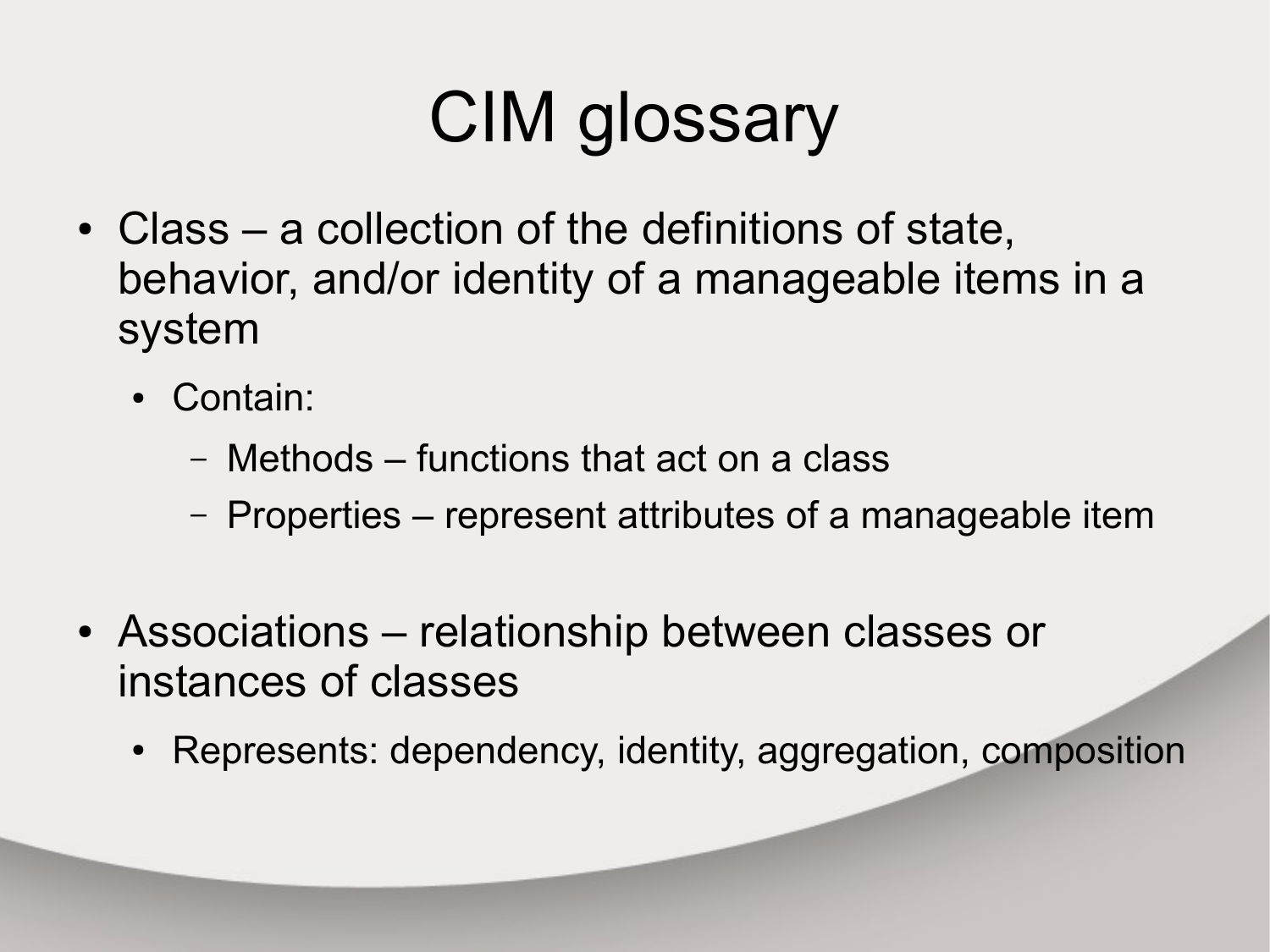#### Example of a class diagram

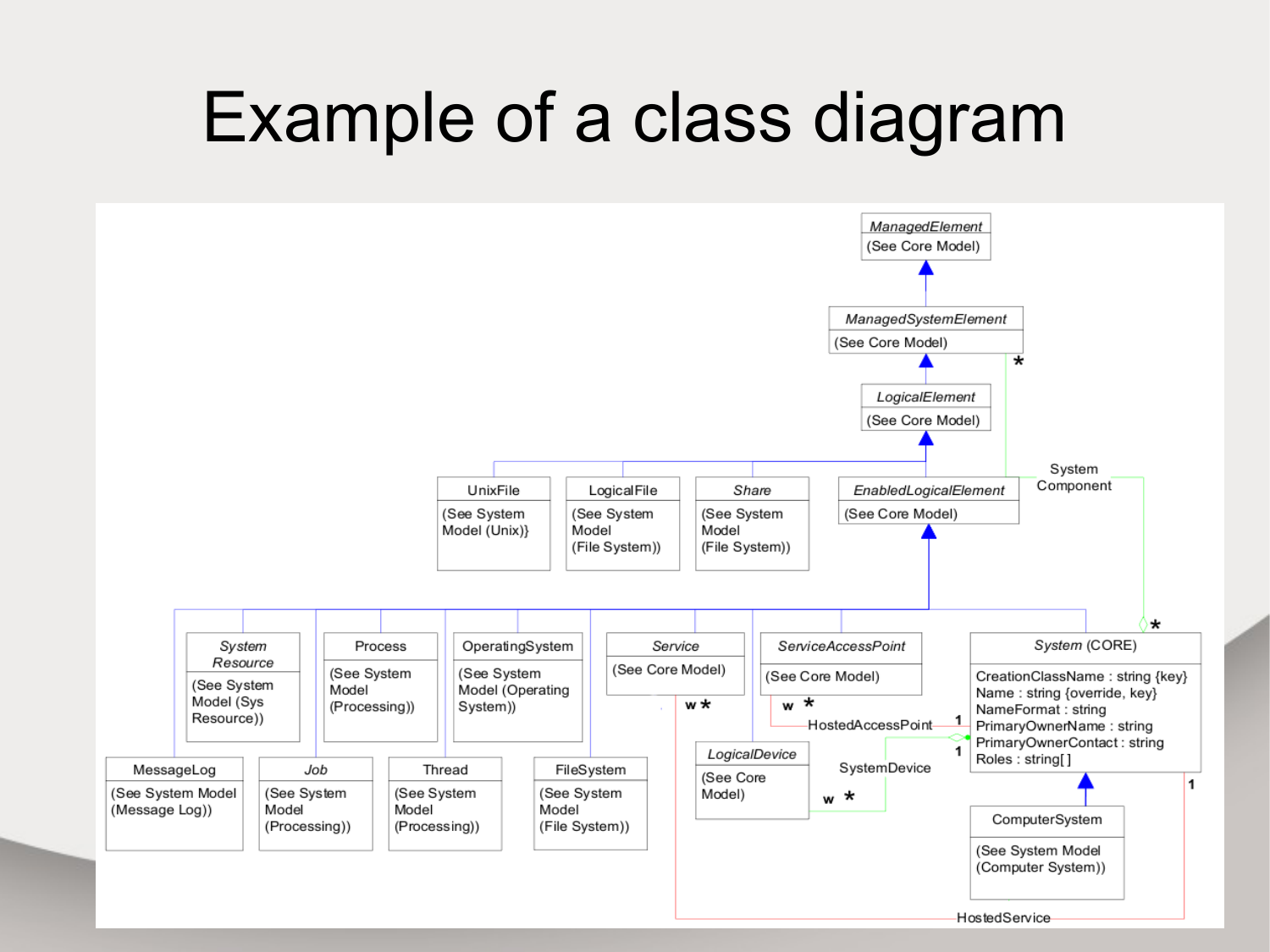# CIM glossary

- Objects instantiation of a class, usually just called instances
- Provider  $-$  a library that represents a given class or classes
	- Implements an API for retrieving instances, invoking methods
- CIMOM Common Information Model Object Manager
	- Server that facilitates communication between management application and providers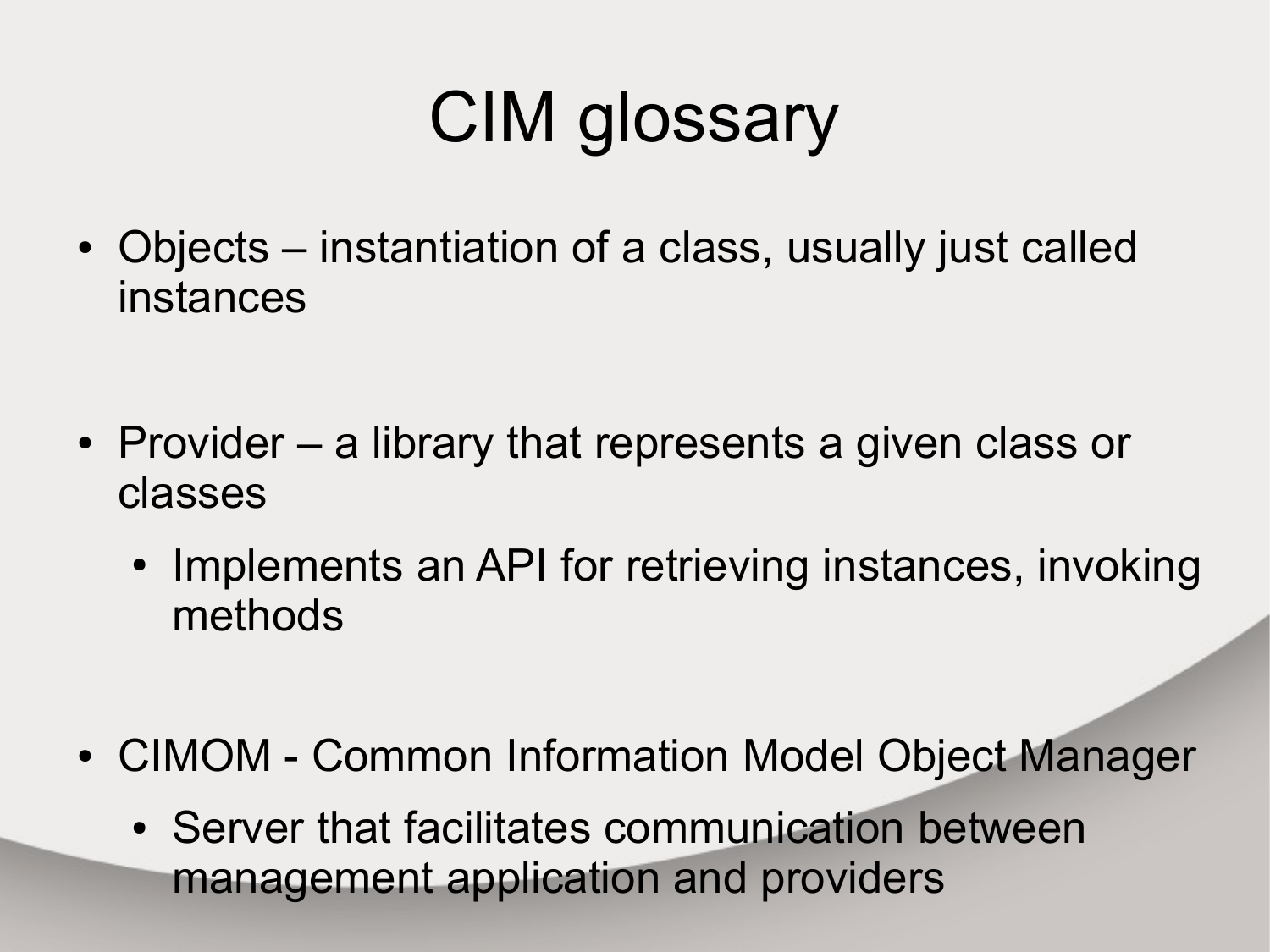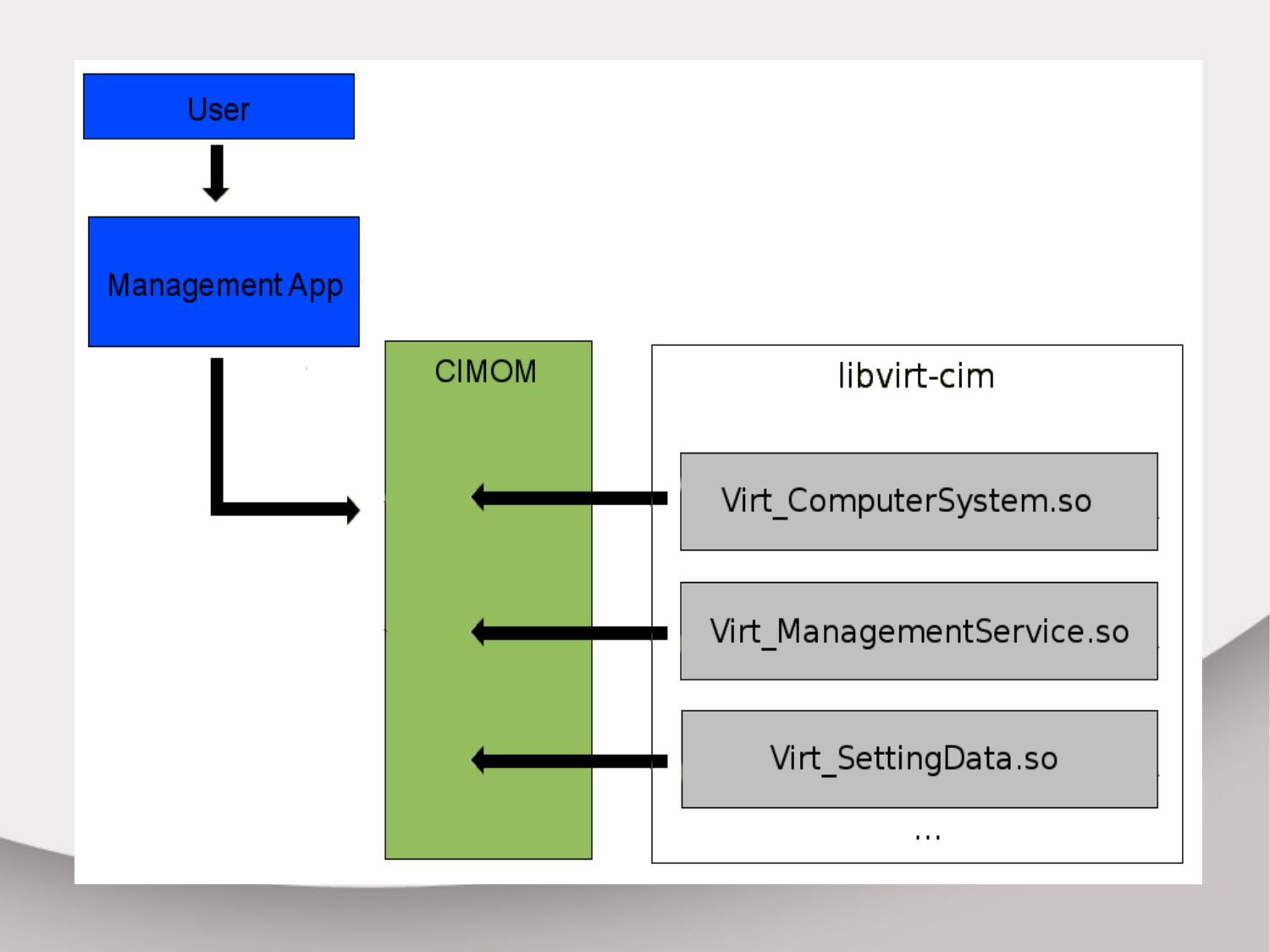# CMPI

- Common Manageability Programming Interface
- Technical standard developed by the Open Group
- Defines a C-based programming interface
- Prior to CMPI
	- Providers had to use CIMOM specific API
	- This tied provider sets to a specific CIMOM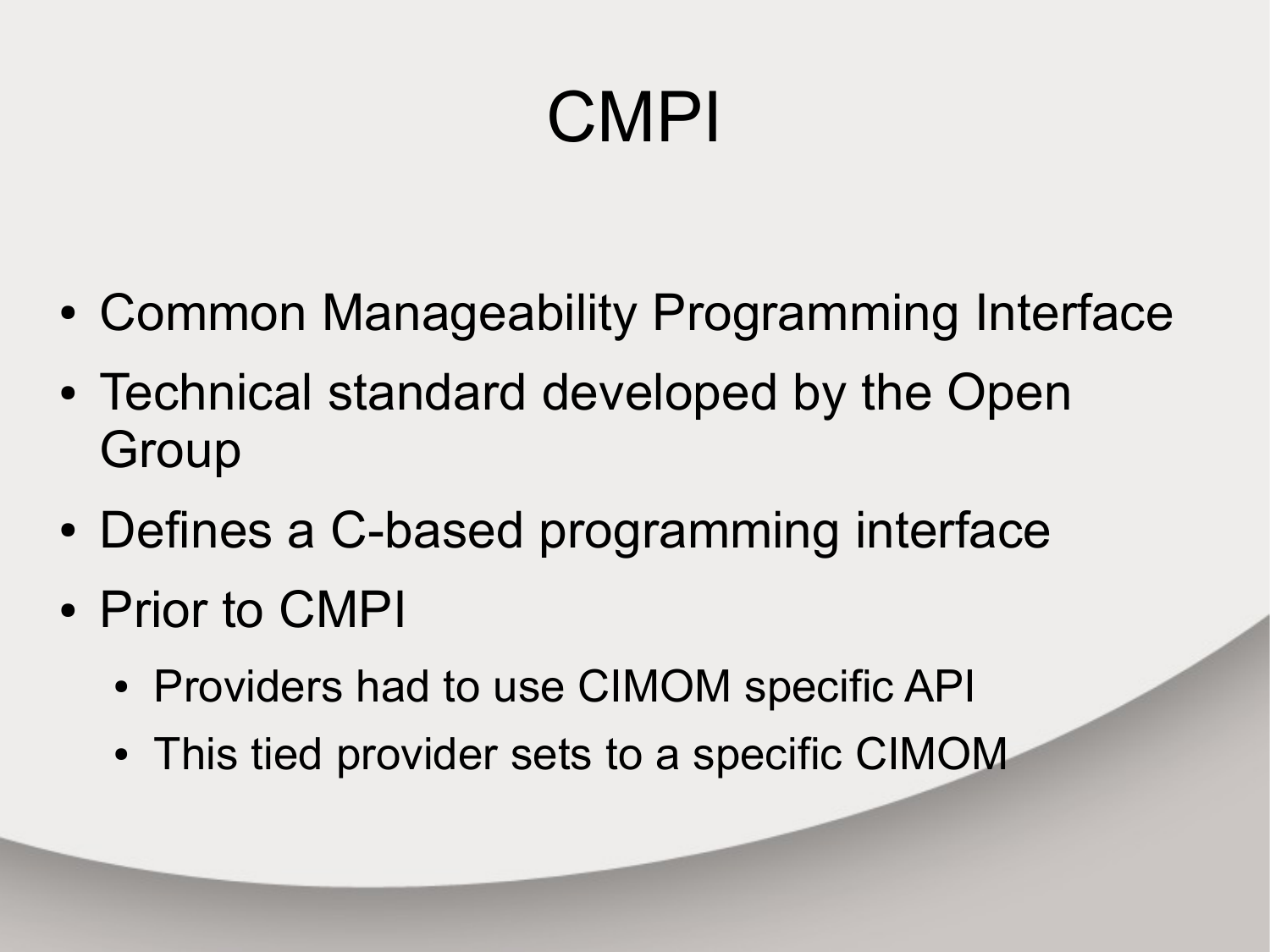## What CIM provides for virtualization

- DMTF established for modeling virtualizaiton:
	- Server Partitioning, Virtualization, and Clustering (SVPC) workgroup
- Workgroup developed profiles that describe:
	- Per guest:
		- Define / destroy / change power state / migrate
		- Add / remove / modify virtual resources
		- Representation of guest and resource configuration data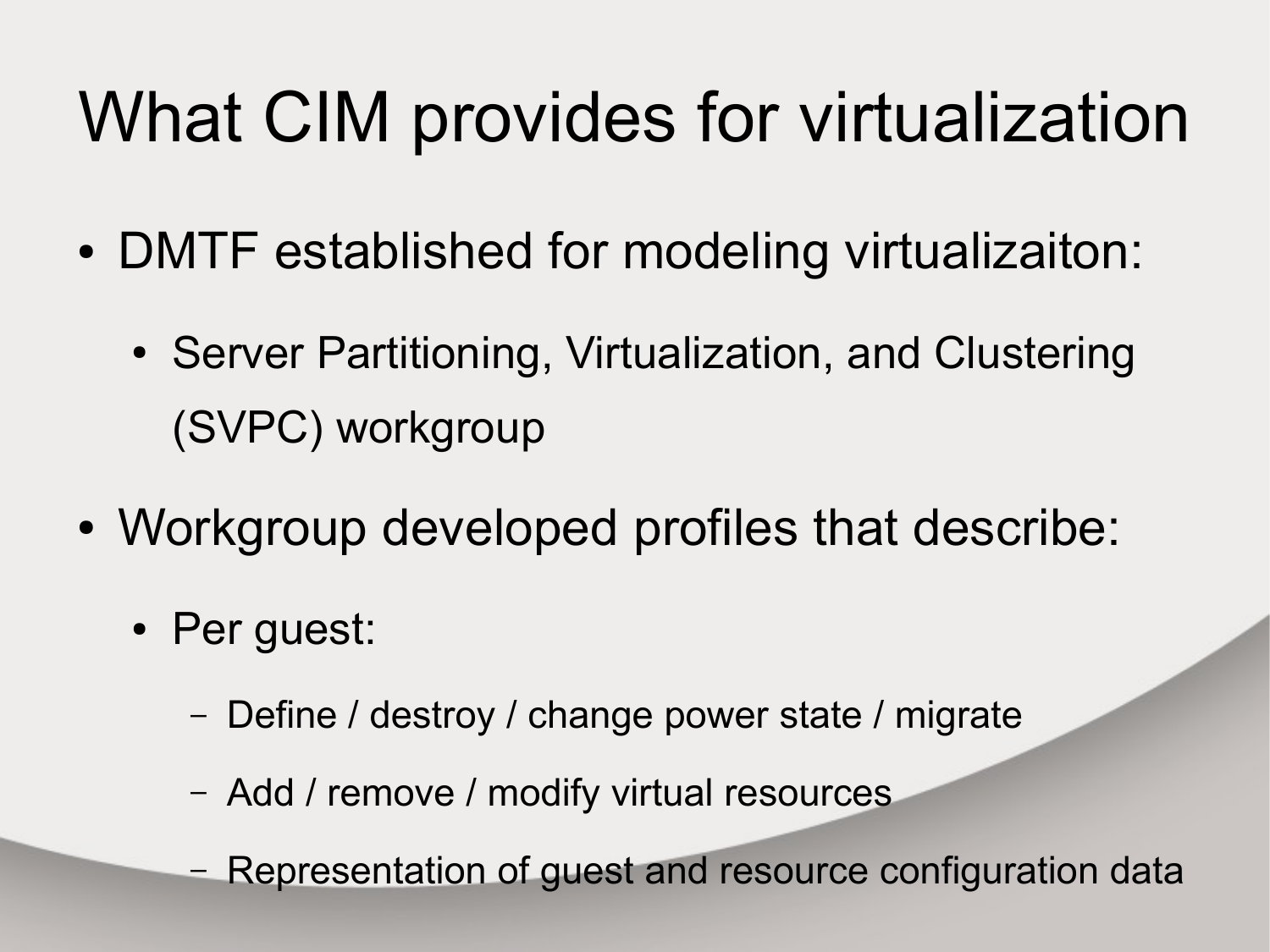## What CIM provides for virtualization

- Workgroup developed profiles that describe:
	- Host wide:
		- Create / delete / modify resource pools
		- Representation of pool configuration data
		- Generate events when a change occurs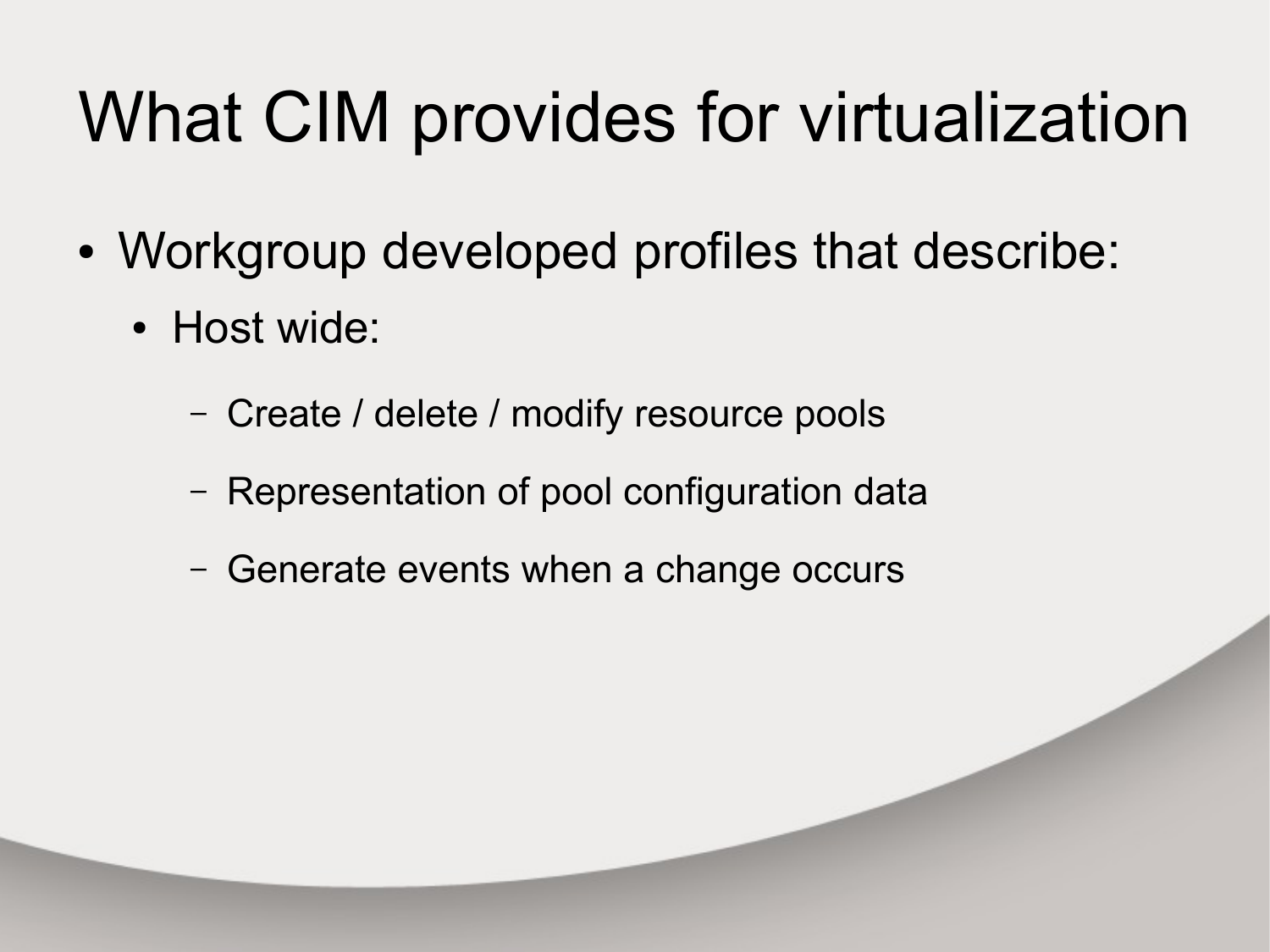#### Example of the SVPC schema

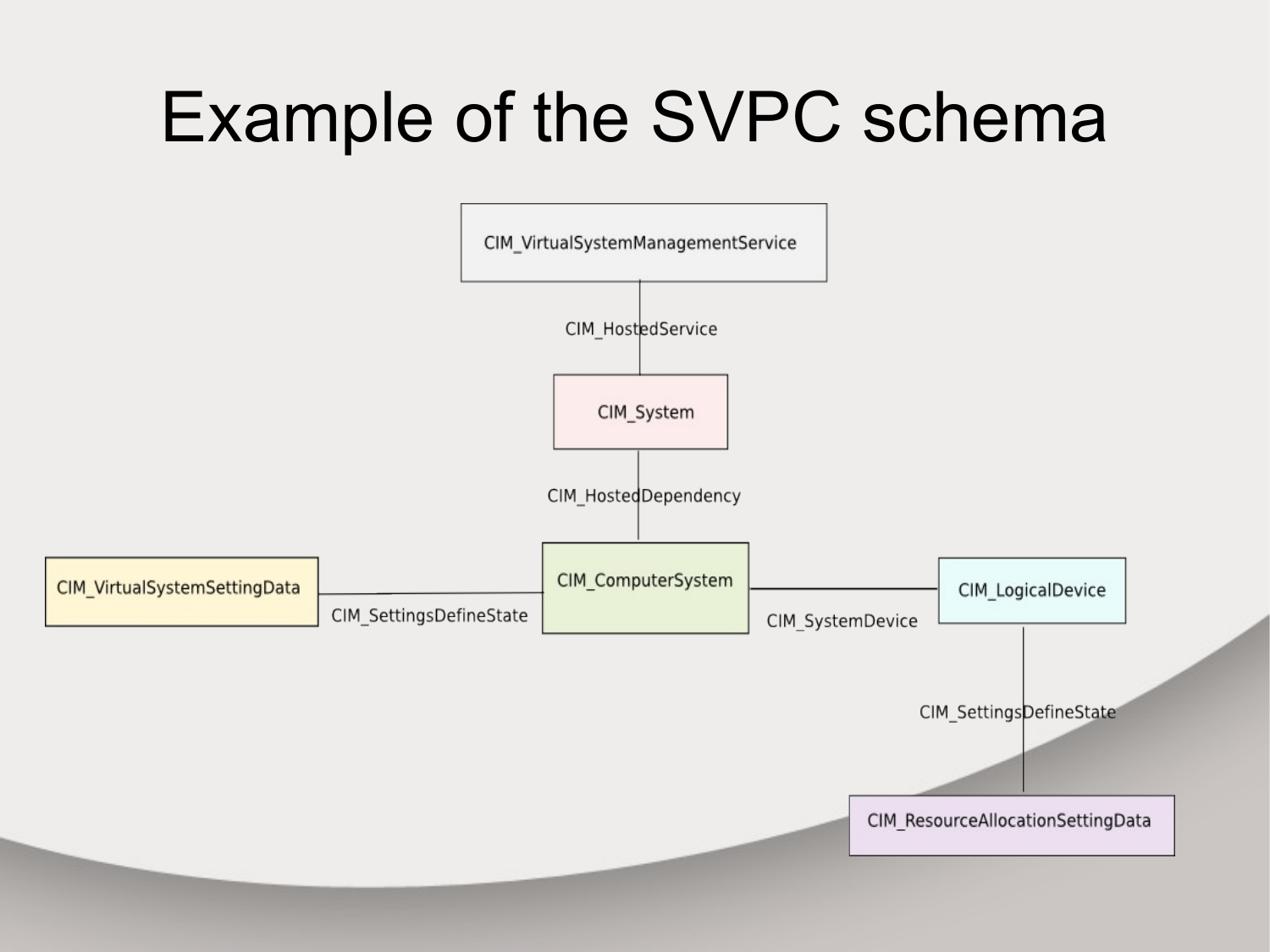# Managing KVM with libvirt-cim

- A provider set that manages KVM
	- Also Xen and Linux Containers
- Uses libvirt for hypervisor abstraction layer
	- Providers don't talk directly to hypervisor
	- Avoid platform specifics most code paths are virtualization platform neutral
	- Map CIM objects, methods to libvirt abstractions / services where possible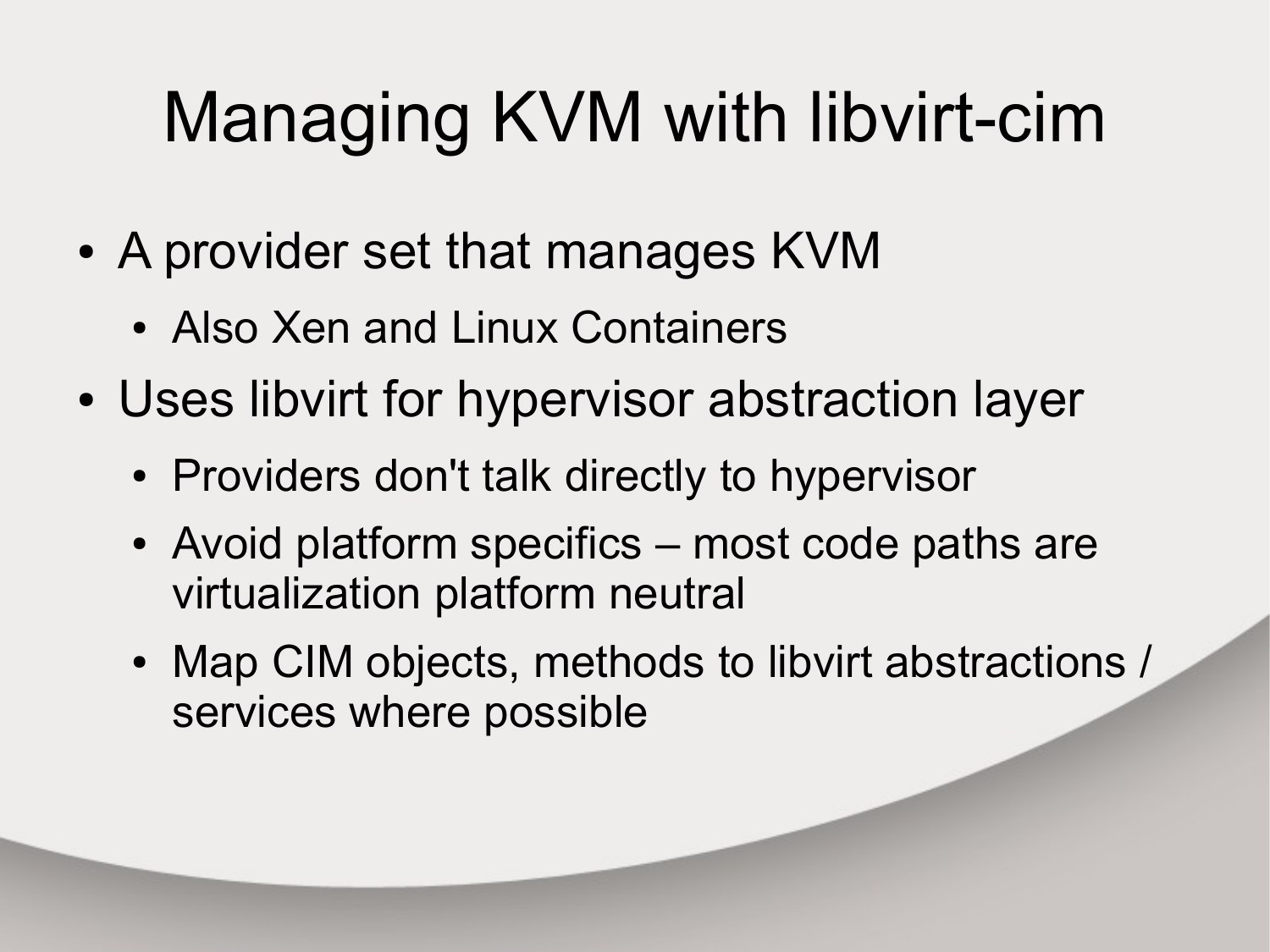## Managing KVM with libvirt-cim

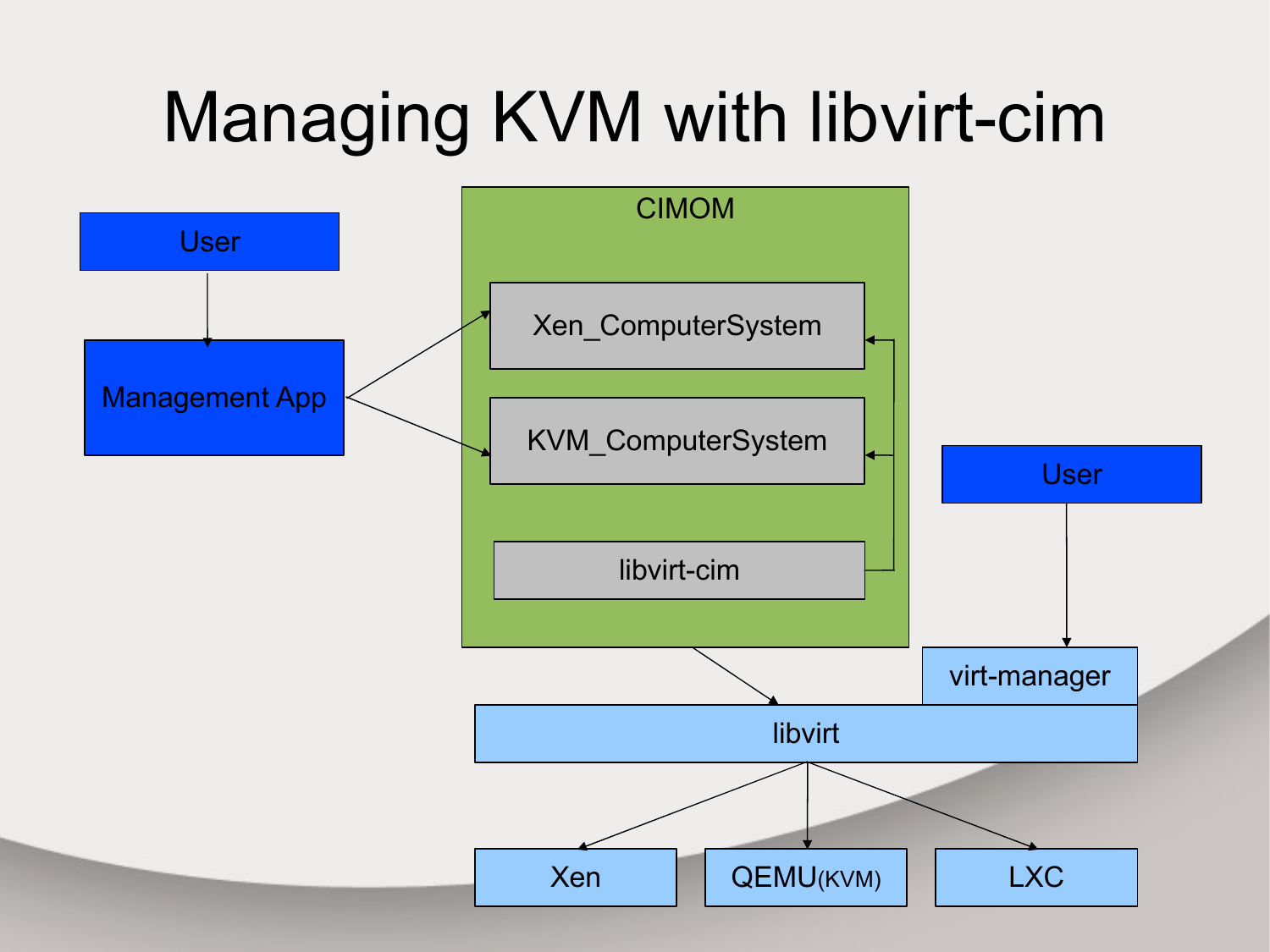## libvirt-cim versus libvirt

- libvirt-cim:
	- Parses XML, stores data in objects
	- User can listen for event objects using subscriptions
	- VNC sessions represented
- Drawbacks:
	- Features lag behind libvirt
- libvirt
	- Most info is returned in XML format
	- User must register a callback and poll a file descriptor to get events
	- Only VNC config info represented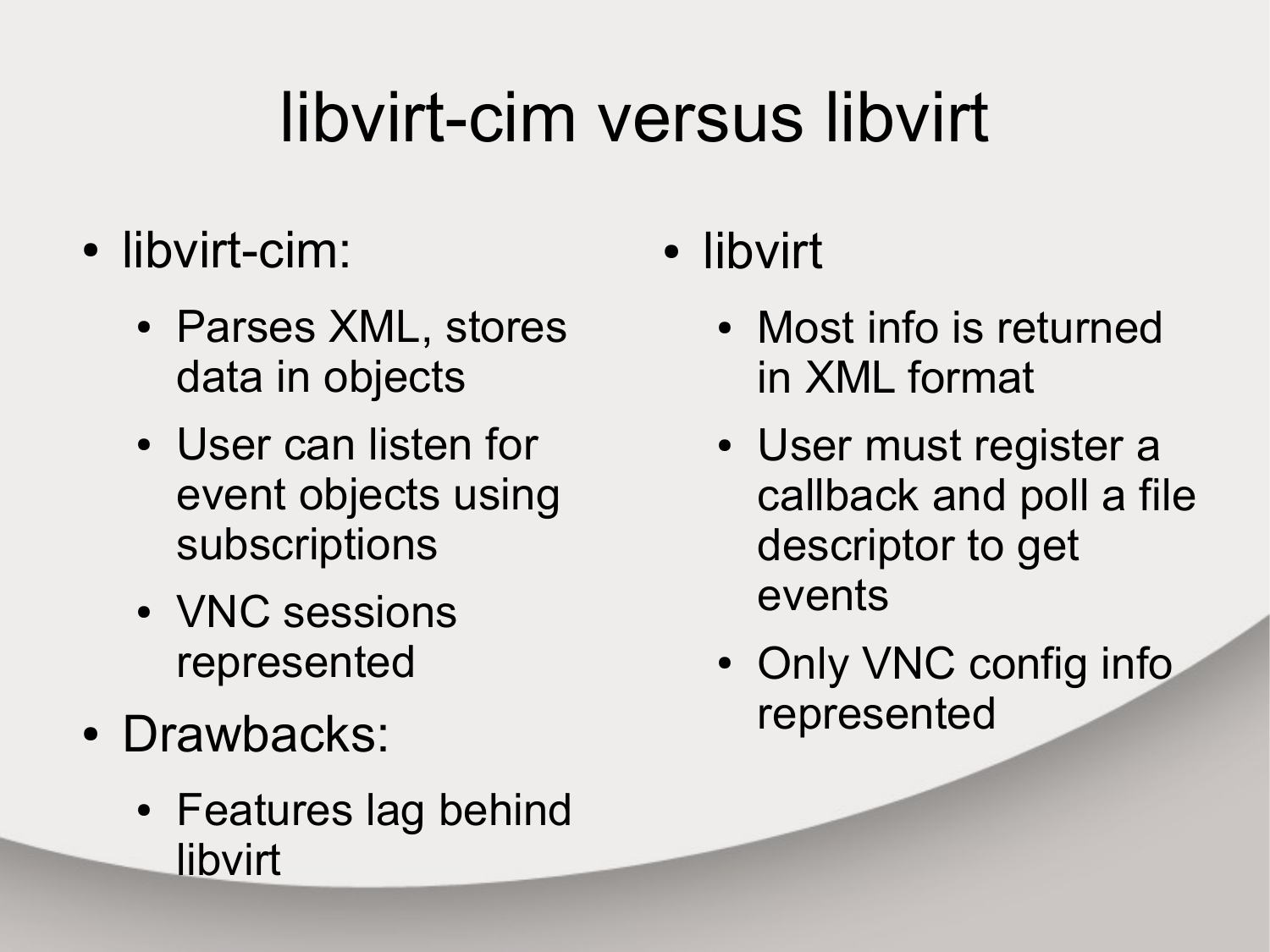# Why CIM?

- Allows the management application to control different hypervisor types and even different host types with a single API
- Open standard all provider sets should work in a known way
- Interoperability between vendors
- Existing open source providers, CIMOMs, and testing tools make for easy development